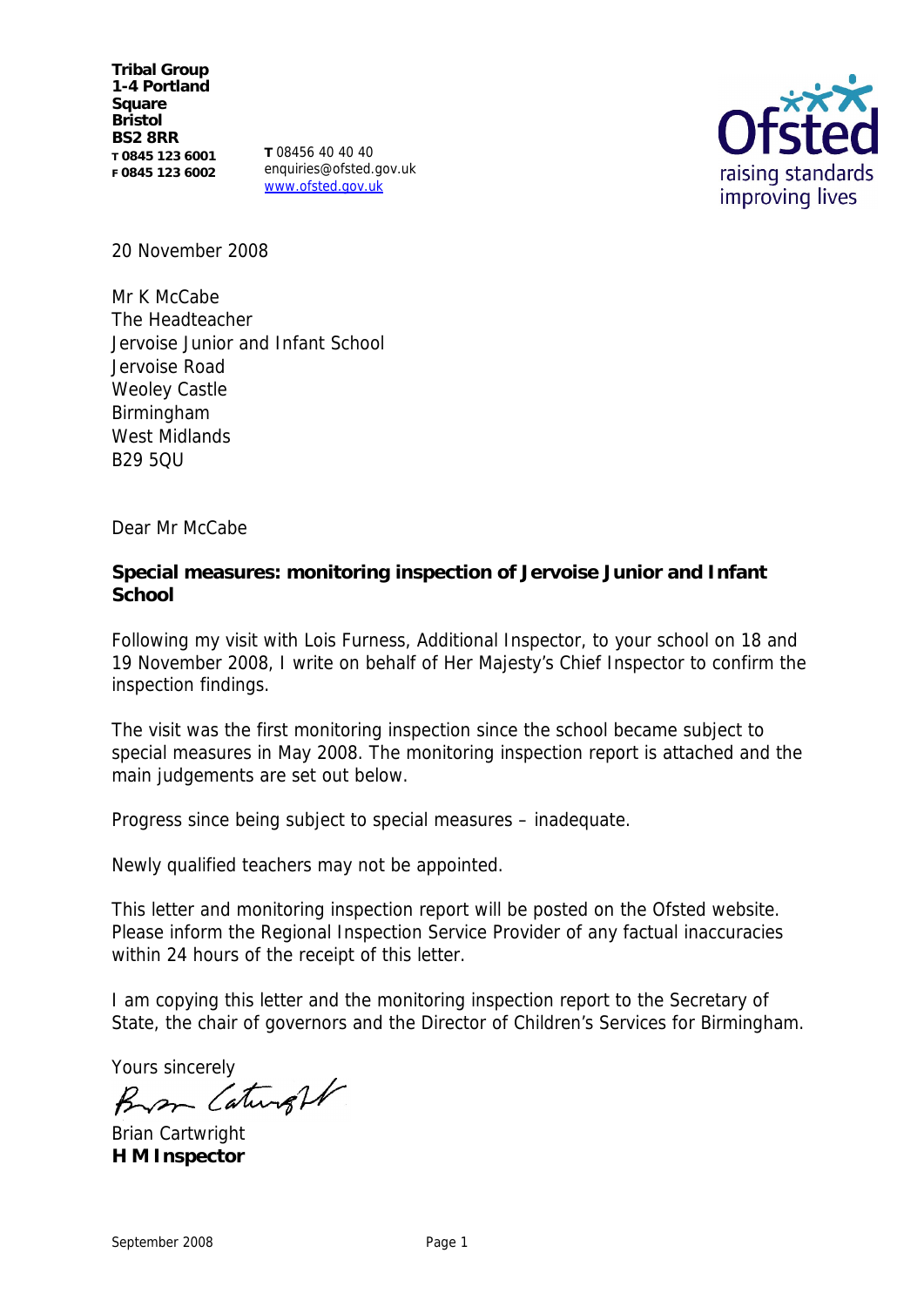

**Special measures: monitoring of Jervoise Junior and Infant School**

**Report from the first monitoring inspection on 18 and 19 November 2008**

#### **Evidence**

Inspectors observed the school's work, scrutinised documents, and met with the executive headteacher, other school managers, representatives of the local authority, and the chair of governors.

## **Context**

A new executive headteacher directly employed by the local authority took charge in September 2008. The acting headteacher and deputy headteacher at the time of the previous inspection have left the school. The previous involvement of a local consultant headteacher ended in July 2008. A new acting deputy headteacher has been seconded from the local authority on a temporary basis. A new chair of governors was appointed from September 2008. There are two teachers on temporary contracts.

## **Achievement and standards**

Provisional results for 2008 Key Stage 1 and Key Stage 2 national assessments and tests are no better than the very low standards recorded in 2007. Standards of work seen during this visit are still very low. The new headteacher and deputy have identified inconsistencies in previous assessments of standards and progress carried out by teachers. They have begun to introduce more robust practices for the moderation of teachers' assessments and to establish more reliable measures of pupils' progress. They have also tried to raise expectations of both teachers and pupils by asking teachers to display examples of high quality work in classrooms. However, some staff are describing mediocre quality work as 'very good', and one of the displayed examples contained errors and corrections. Pupils continue to underachieve, and expectations of what constitutes good work remain too low, in all subjects.

Progress since the last inspection on the areas for improvement:

 improve standards and achievement in English, mathematics and science **–** inadequate.

#### **Personal development and well-being**

This was not a focus for this monitoring visit, although inspectors noted that the behaviour of pupils is satisfactory in lessons and around the school. Pupils are lively and keen to talk about their work. Pupils of all ages are very willing to learn. One Reception class pupil insisted to a friend that he did not want any help, thank you, because he wanted to do the writing work all by himself. Pupils remain patient in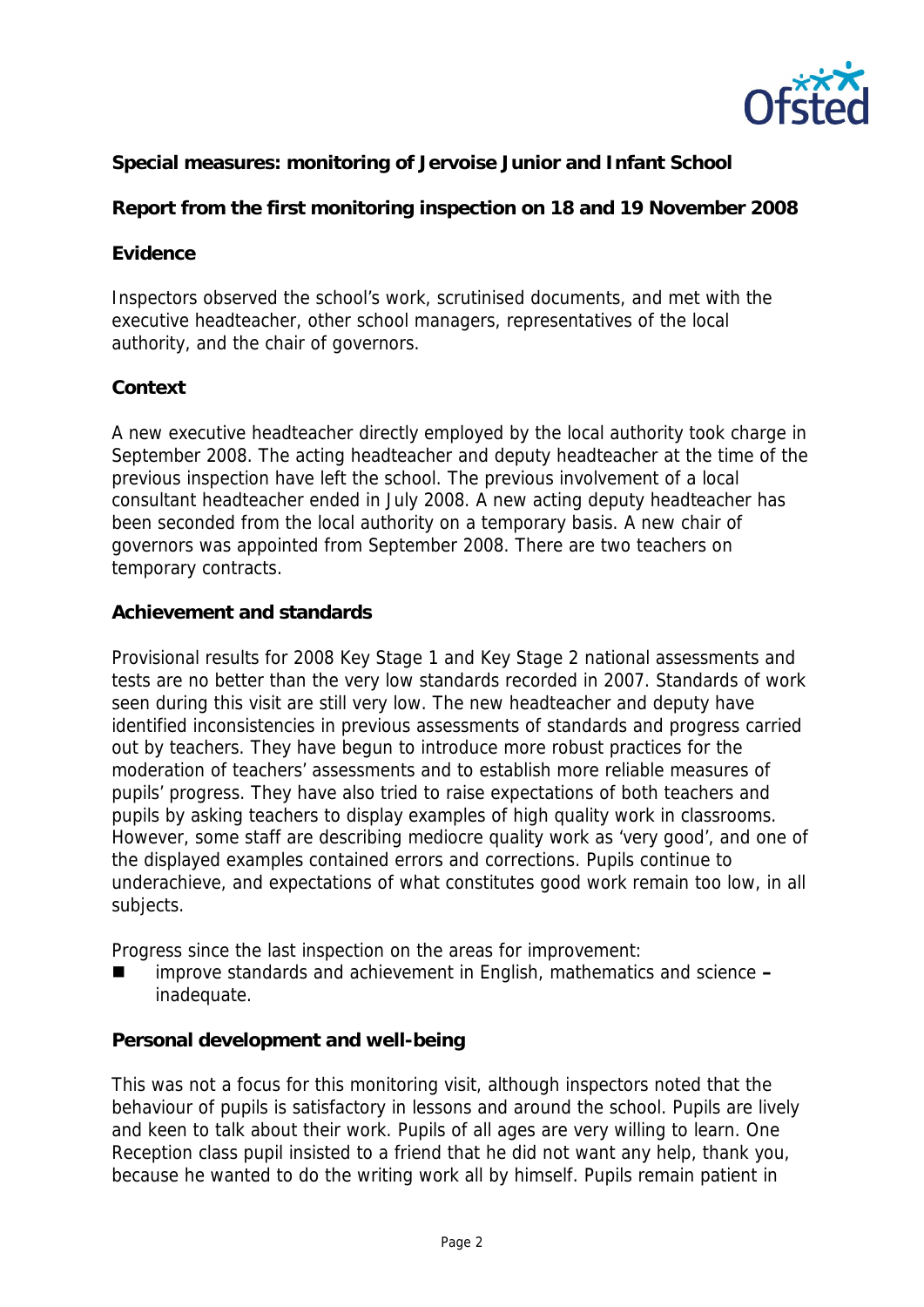

most lessons, even when it is taking a long time for them to begin work on the main substance of the lesson. The school keeps careful records of behaviour issues. These records do not always clearly indicate that the incident has been formally resolved.

## **Quality of provision**

Inspectors observed all the teachers twice. Many of the lessons were inadequate, primarily because of weaknesses in lesson planning. Too many lesson plans did not address the very wide range of abilities or previous knowledge of pupils, resulting in all pupils attempting the same task. Too many lessons involved extended 'class discussion' before pupils began their individual work. These discussions often involved only one or two pupils, with the others waiting to contribute. This long preamble to the lesson's main learning task meant that the pace of learning was too slow. The delay sometimes leads to frustration and low level disruption, which then triggers a further delay as the teacher becomes sidetracked into managing classroom discipline. Even when trying to establish a calm lesson environment, too many examples were seen of teachers failing to establish complete silence when they asked for it. In some lessons, teachers were not operating a consistent policy of only accepting contributions from pupils who had raised their hand. This could lead to sanctions for some pupils, but not all. Teachers too readily accepted the first 'right' answer they heard, rather than checking if more pupils agreed with the first suggestion. Inspectors also identified one or two examples of weak subject knowledge, resulting in pupils being taught incorrect information or methods.

There are some examples of good lesson plans, and of good teaching based on those plans. In these cases, different tasks and resources for different ability groups of pupils were set out clearly. The discussion and short activity to start the lesson were brief and energetic, with a short explanation of what pupils should do. The medium term day-by-day lesson plans reflected this use of different tasks for different abilities. These plans also showed evidence of the teacher and teaching assistants subsequently evaluating what had worked and what had not, with different pupils. However, it was less clear how that good formative assessment information was influencing the next lesson of that subject.

Marking is frequent and contains plenty of praise for pupils' efforts, but also praises some mediocre quality work. Many examples, particularly in English, accurately identify what needs to be done for the work to improve. In one class, pupils are expected to indicate that they have read the comments, and in some of those cases they respond to the advice by making corrections. However, more often the advice is too open ended, and does not instruct pupils to correct work. For example, a reasonably neat science diagram had the comment 'Great diagram – remember it needs labels', rather than 'telling the pupil to add labels and show the teacher. Because many lessons take too long to get pupils working individually, the volume of written work, particularly in the older age groups, is quite low. This is another factor hampering pupil progress – they are not getting enough practice.

Progress since the last inspection on the areas for improvement: